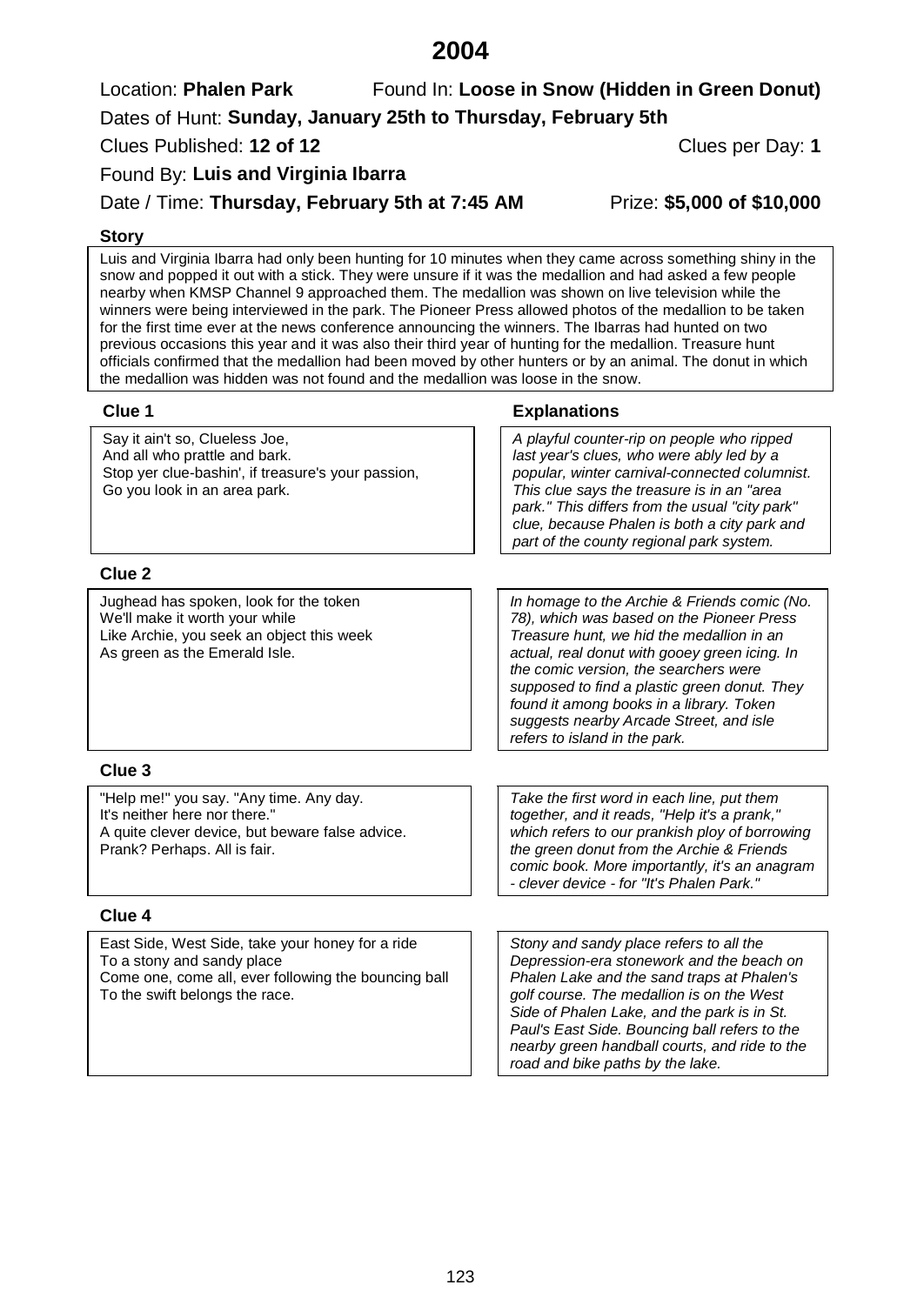| Go to the place, it's no disgrace,<br>Where the girls shall be happy to dance<br>Don't look in the rough, but if you want the stuff<br>You may have to get dirt on your pants. | The place is the Bible, which is quoted on the<br>old stone monument dedicated to the<br>conservation corps in Phalen. "The girls shall<br>be happy to dance" refers to the beginning of<br>Jeremiah 31:13, the later lines of which are<br>inscribed on the monument. "Shall" hints the<br>Bible reference. The rough line warns hunters<br>away from nearby Phalen and Keller golf<br>courses. Dirt on pants hints that the medallion<br>is on the ground. |
|--------------------------------------------------------------------------------------------------------------------------------------------------------------------------------|--------------------------------------------------------------------------------------------------------------------------------------------------------------------------------------------------------------------------------------------------------------------------------------------------------------------------------------------------------------------------------------------------------------------------------------------------------------|
| Clue <sub>6</sub>                                                                                                                                                              |                                                                                                                                                                                                                                                                                                                                                                                                                                                              |
| Take your bow, don't aim low,<br>Be steady on your feet<br>Take a stand with your fiery band<br>And prepare for the coming defeat                                              | Street clues and topographical hints. "Don't<br>aim low" refers to medallion's location just<br>down from a ridge and "stand" to the trees<br>where the medallion is hidden. Band, bow and<br>stand suggests Sherwood Forest of Robin<br>Hood and his merry band, which in turn leads<br>you to Sherwood Avenue near the park. The<br>park is one of few to have an archery range.<br>Coming defeat suggests failin' - the aural<br>equivalent of Phalen.    |
| Clue <sub>7</sub>                                                                                                                                                              |                                                                                                                                                                                                                                                                                                                                                                                                                                                              |
| Still up a creek? Here's where to peek,<br>Though be wary to avoid a wet drop<br>This is no foolin' - monster fish are schoolin'<br>Not far from the wintry crop.              | Creek refers to nearby Phalen Creek. Wet<br>drop warns hunters away from the recently<br>open water on Lake Phalen where ice castle<br>blocks - the wintry crop - were harvested.<br>Monster fish are on the mural on the side of<br>the lakeside center. Phalen allows fishing.                                                                                                                                                                             |
| Clue <sub>8</sub>                                                                                                                                                              |                                                                                                                                                                                                                                                                                                                                                                                                                                                              |
| Tilt at a windmill, hunt till a standstill<br>A plump pitcher may hold you at bay<br>Look it's quite likely not far from old lakely<br>"What a bunch of malarkey!" you say.    | All clues refer to names on the 1986 Ice<br>Palace monument near the medallion site in<br>Phalen Park. Tilt at a windmill is refers to<br>"Don Quixote," the book about an errant<br>knight who fights windmills by Miguel de<br>Cervantes. Cervantes is a name on the<br>monument as well as Plump, Pitcher, Likely,<br>Lakely and Malarkey. "Old lakely" hints that<br>we are talking about a name and suggests the<br>lake.                               |
| Clue 9                                                                                                                                                                         |                                                                                                                                                                                                                                                                                                                                                                                                                                                              |
| Go take a risk, we threw the disk<br>Where it seems you're far from succeedin'<br>Unless you are blind, the treasure you'll find<br>Among plants that are unfit for weedin'.   | Throwing the disk conjures ``frisbee," which<br>leads to nearby Frisbie Street. Far from<br>succeedin' would be again be "failin."" Blind<br>refers Helen Keller, whose last name is part of<br>Phalen-Keller Regional Park. Not fit for<br>weedin' puts you near the medallion hidden<br>by a wildflower area.                                                                                                                                              |
| Clue 10                                                                                                                                                                        |                                                                                                                                                                                                                                                                                                                                                                                                                                                              |
| What could be bolder than killing a soldier?<br>A crime both evil and grim.<br>Accused of the deed, but soon after freed<br>So we name a park after him!                       | Old settler Edward Phelan was accused of<br>killing a soldier, but later freed. The creek and<br>the park were named after him, and his name<br>apparently had more than one spelling.                                                                                                                                                                                                                                                                       |
| Clue 11                                                                                                                                                                        |                                                                                                                                                                                                                                                                                                                                                                                                                                                              |
| Who can measure the lust for the treasure<br>Between lakes is a donut to own.<br>Up and then down, not square but round,<br>Look for the windows of stone.                     | The donut is located between Round Lake<br>and Phalen Lake. It is in hilly terrain. A nearby<br>pump house had its windows closed with<br>stone.                                                                                                                                                                                                                                                                                                             |